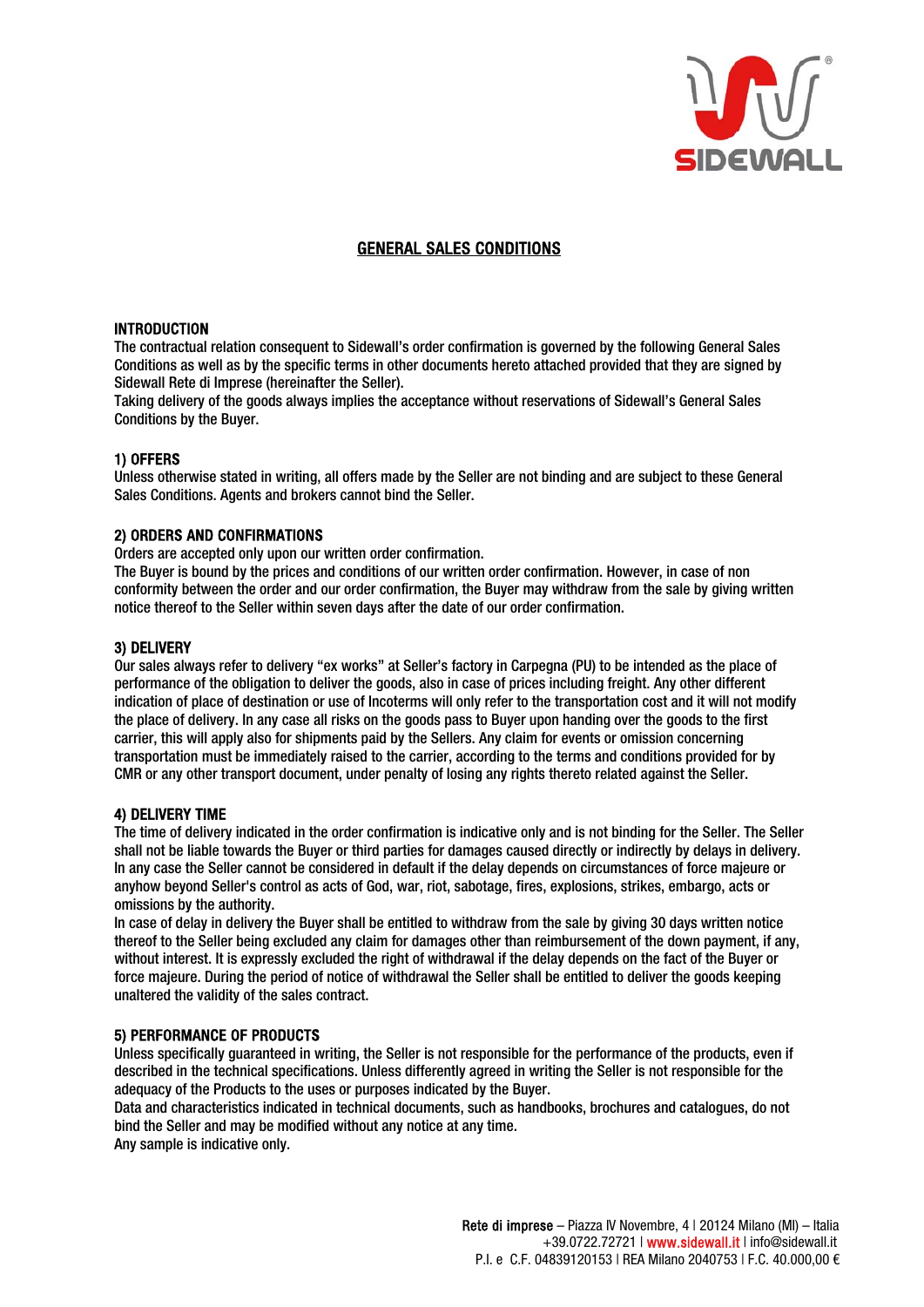

# 6) PAYMENTS

Payments are valid only if made to the Seller at its domicile. Partial or total default in payment of any invoice, even regarding interest, entitles the Seller to suspend any supply, even if depending on other orders. Interest shall automatically accrue on the sums due at the rate Euribor three months plus 7%. Modifications of Buyer's financial situation shall entitle the Seller to obtain a bank guarantee, immediate payment or terminate sales contracts concerning unpaid goods.

Delay in payment of one or more invoices entitles the Seller to request payment in advance for all the remaining supplies or to obtain a bank guarantee covering the whole amount. The Seller reserves all other actions and rights provided by the law.

# 7) RETENTION OF TITLE

All supplied goods shall be the property of the Seller until the price and accrued interest are fully paid by the Buyer. However, all risks regarding loss of goods depending by theft, fire and natural events shall pass to the Buyer upon delivery.

#### 8) WARRANTY

The Seller warrants that the goods comply with the features specified in the order confirmation – save the tolerances indicated under clause 10 - and that they are free from defects in material and workmanship. Esthetical imperfections, such as spots on rubber surface that do not affect duration of the belts do not constitute defects. The warranty is granted for a 12 months period commencing from the commissioning of the belt and not later than 18 months from the date of delivery of the goods.

The Buyer shall lose the right to the warranty in case of any misuse, unsuitable storage or improper installation of the supplied goods as well as in case of violation of the rules with respect to claims indicated in the following clause or in case of delay in payments.

Should the Seller acknowledge the defects or non conformity, it will be obliged, at its own choice either to repair the goods or to substitute the goods or to credit an amount up to their purchase price. In any case the indemnification due to the Buyer shall not exceed the reimbursement of the price paid for the defected goods and for the relevant freight charges.

Returned goods will not be accepted by the Seller unless previously authorized in writing.

It is expressly excluded the liability for direct, indirect and/or consequential damages depending on defective supplies. The Seller accepts to discuss claims only with the Buyer.

9) CLAIMS

The Buyer must duly check and inspect the goods at their arrival. Any claim must be raised to the Seller within 8 days from the receipt of the goods if it concerns visible defects or non conformity, or within 8 days from the discovery if it concerns hidden defects. However, no claims can be raised after one year from delivery date. Claims must specify the nature and the importance of the alleged defect and be completed with photos showing it. All claimed goods must be put at the Seller's disposal or its nominees for inspection. Should the Buyer not follow the above mentioned provisions, or misuse the goods, the claim shall not be valid and the warranty shall cease to be in force on that issue.

The Seller accepts to discuss claims only with the Buyer.

# 10) TOLERANCES

On the finished products and on the singles parts that compose them, the usual tolerances, compatible with the national and international norms.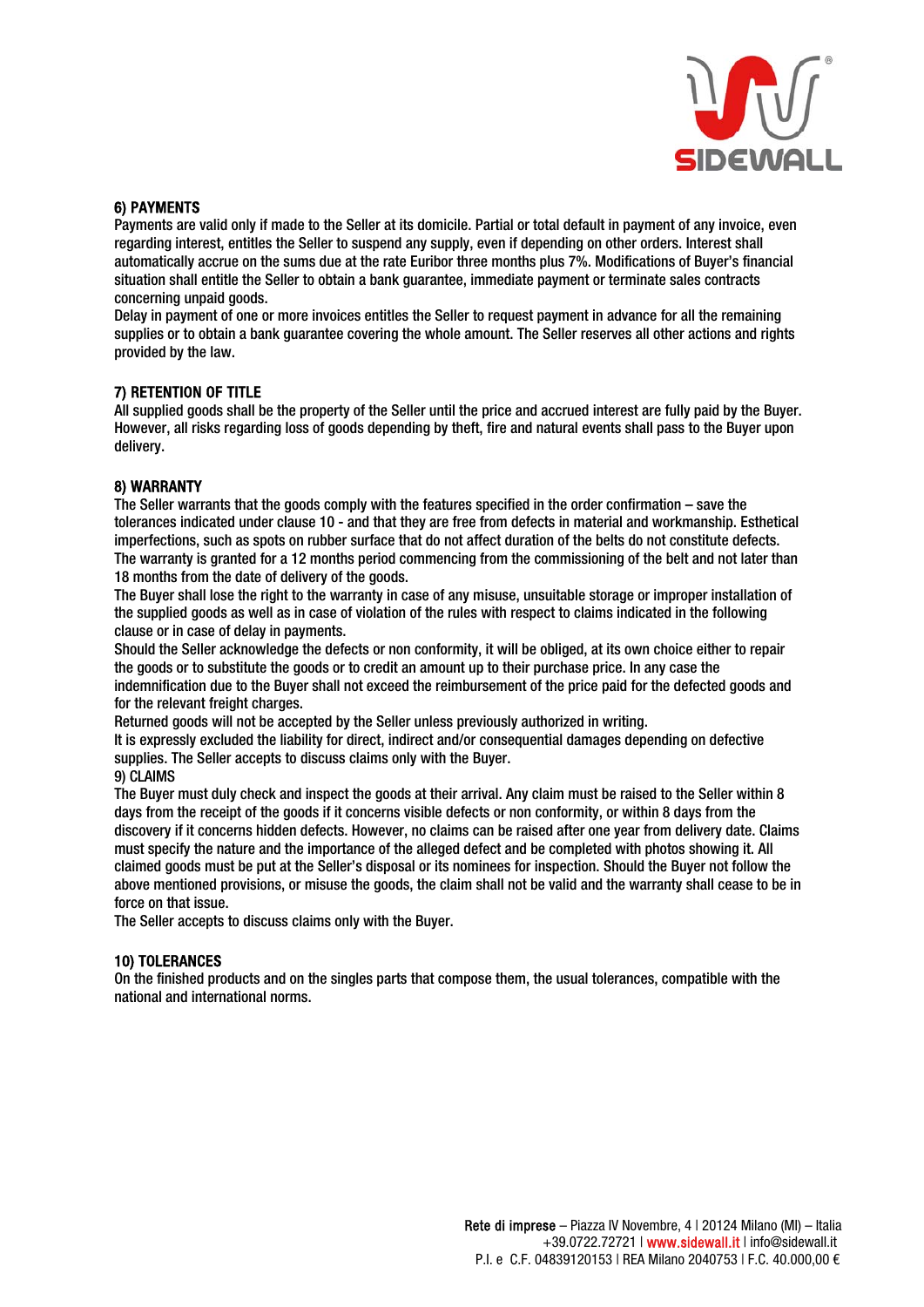

# a) width tolerances

| WIDTH       |           |  |  |
|-------------|-----------|--|--|
| nominal mm. | tolerance |  |  |
| 300         |           |  |  |
| 400         |           |  |  |
| 500         | $± 5$ mm. |  |  |
| 600         |           |  |  |
| 650         |           |  |  |
| 800         |           |  |  |
| 1000        |           |  |  |
| 1200        |           |  |  |
| 1400        | $±1\%$    |  |  |
| 1600        |           |  |  |
| 1800        |           |  |  |
| 2000        |           |  |  |
| 2200        |           |  |  |
| 2400        |           |  |  |

# b) tolerance for endless belts lenght

|              | to m.  | tolerance    |
|--------------|--------|--------------|
| from m.      |        |              |
| $\mathbf{0}$ | 15     | $\pm 50$ mm. |
| 15           | 20     | $± 75$ mm.   |
| 20           | onward | ± 0.5%       |

### c) tolerance for open belts lenght

| <b>Rolls</b>         | <b>TOLERANCE</b><br>(maximum permissible<br>difference between the<br>delivery lenght and the<br>orderer lenght) |                    |  |
|----------------------|------------------------------------------------------------------------------------------------------------------|--------------------|--|
| as one<br>lenght     |                                                                                                                  | $-1\% \div +2.5\%$ |  |
|                      | for each<br>single<br>length                                                                                     | ± 5%               |  |
| in several<br>lenght | for the                                                                                                          |                    |  |
|                      | sum                                                                                                              |                    |  |
|                      | of all                                                                                                           | $1\% \div +2.5\%$  |  |
|                      | lengths                                                                                                          |                    |  |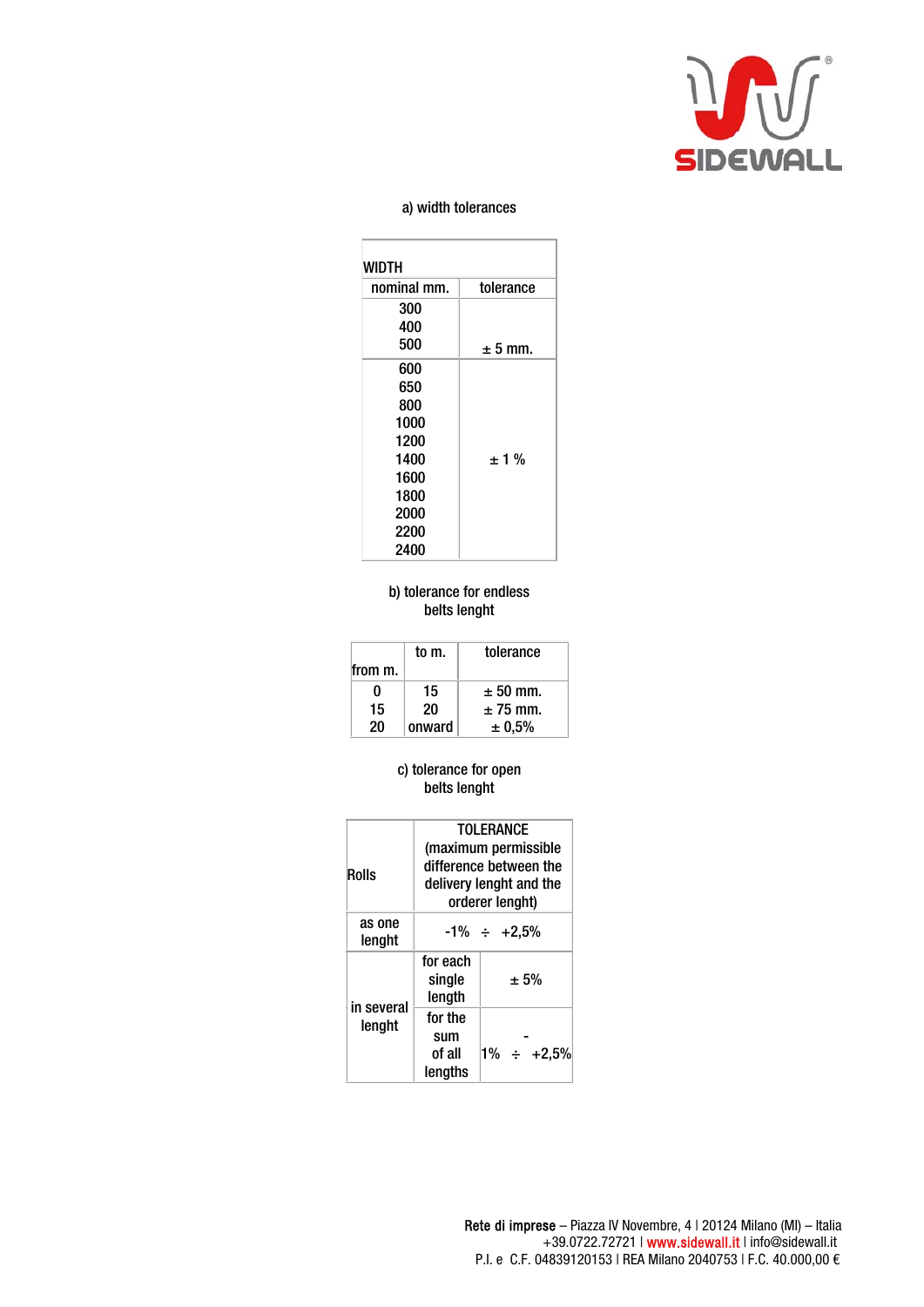

| <b>Corrugated Sidewall</b> | <b>Height</b> | Width | Lenght     |
|----------------------------|---------------|-------|------------|
| Sidewall 40                | ±3%           | ±5%   | $-0/+2$ mt |
|                            |               |       |            |
| Sidewall 60                | ±2,5%         | ±5%   | $-0/+2$ mt |
|                            |               |       |            |
| Sidewall 80                | ±2,5%         | ±5%   | $-0/+2$ mt |
|                            |               |       |            |
| Sidewall 100               | ±2%           | ±5%   | $-0/+2$ mt |
|                            |               |       |            |
| Sidewall 120               | ±2%           | ±5%   | $-0/+2$ mt |
|                            |               |       |            |
| Sidewall 160               | ±2%           | ±5%   | $-0/+2$ mt |
|                            |               |       |            |
| Sidewall 200               | ±1,5%         | ±5%   | $-0/+2$ mt |
|                            |               |       |            |
| Sidewall 240               | ±1,5%         | ±5%   | $-0/+2$ mt |
|                            |               |       |            |
| Sidewall 300               | ±1,5%         | ±5%   | $-0/+2$ mt |

# d) tolerance for Corrugated Sidewalls

# e) tolerance for Cleats

| Cleat type            | Height | Width | Lenght |
|-----------------------|--------|-------|--------|
| T20, TB30, T40, TB 40 |        |       |        |
| T55 and C55           | ±3%    | ±3%   | ±5%    |
|                       |        |       |        |
| T, C or TC 75         | ±2,5%  | ±2,5% | ±5%    |
|                       |        |       |        |
| T 110, TB 110 and     |        |       | ±5%    |
| TC110                 | ±2,5%  | ±2,5% |        |
|                       |        |       |        |
| T 140 and TC 140      | ±2,5%  | ±2,5% | ±5%    |
|                       |        |       |        |
| <b>TC 180</b>         | ±2%    | ±2%   | ±5%    |
|                       |        |       |        |
| <b>TC 220</b>         | ±2%    | ±2%   | ±5%    |
|                       |        |       |        |
| TAZZA HB TC 280       | ±2%    | ±2%   | ±5%    |

f) tolerance for Cleats' pitch:  $\pm$  30 mm